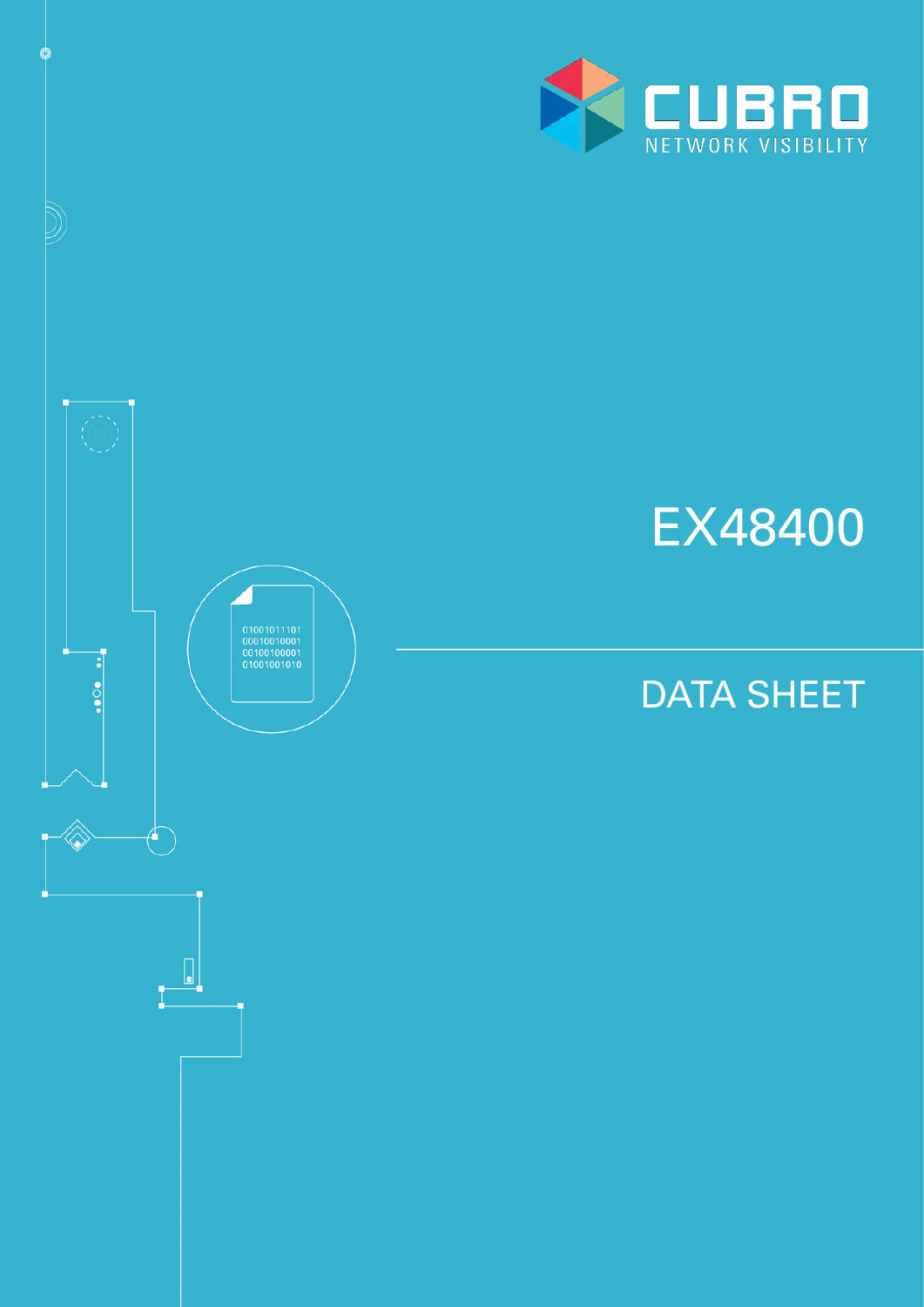

# **Network Packet Broker (NPB)** At a glance

#### **Definition**

A Network Packet Broker (NPB) is a switch-like device purposebuilt to receive traffic from a variety of network sources (live link, TAPs, SPANs, mirror ports) and to filter, duplicate, and/or aggregate that traffic to monitoring and security tools.

#### **Advantages of EX48400**

- •Filters and load-balances traffic from 10, 40 or 100 Gbps links to multiple 1 Gbps monitoring tools
- •Aggregates multiple 1 Gbps links to 10, 40 or 100Gbps monitoring tools
- $\cdot$  48 x 1/10 Gbps (SFP/SFP+) and 4 x 40/100 Gbps (QSFP/ QSFP28)
- •Supports traffic modification up to layer 4 as well as changing, removing and adding VLAN, MPLS, VXLAN, NVGRE, GRE, GENEVE tags/tunnels
- •Up to 4500 parallel rules
- •IPv6 support
- •No additional port licensing fees or software feature licensing. All features and applications included in the unit price.
- •2-year warranty period

## **Product Overview**



The Packetmaster EX48400 is a high performance network packet broker that aggregates, filters, duplicates, load balances network traffic to security, monitoring and management tools based on 4500 possible rules. The Packetmaster EX48400 supports OSI Layer 2, Layer 3 and Layer 4 header modifications including stripping, adding, and modifying VLAN tags, MPLS labels, MAC addresses, IP addresses and Port numbers.

### Functions / Benefits:

- •Finite Rule Life: Rules can be set with a timeout period where the rule will be removed automatically after a set period of time or a set period without traffic activity. Rules can be dynamically created via the REST API.
- •Generate sFLOWS CDRs: The EX48400 is able to generate standard-conform sFlow information of the incoming traffic.
- •Easy to configure: Via Web GUI (HTPPS supported)
- •GRE / VXLAN Tunnel support: The Packetmaster EX48400, like all Packetmaster Series NPBs, can function as a GRE / VXLAN tunnel endpoint.
- •Load balancing: L2 / L3 / L4 hash-based, session aware load balancing, up to 15 load balancing groups
- •Cubro Vitrum Management Suite: EX48400 is fully compatible with Cubro Vitrum, a centralized management platform for all Cubro network visibility solutions.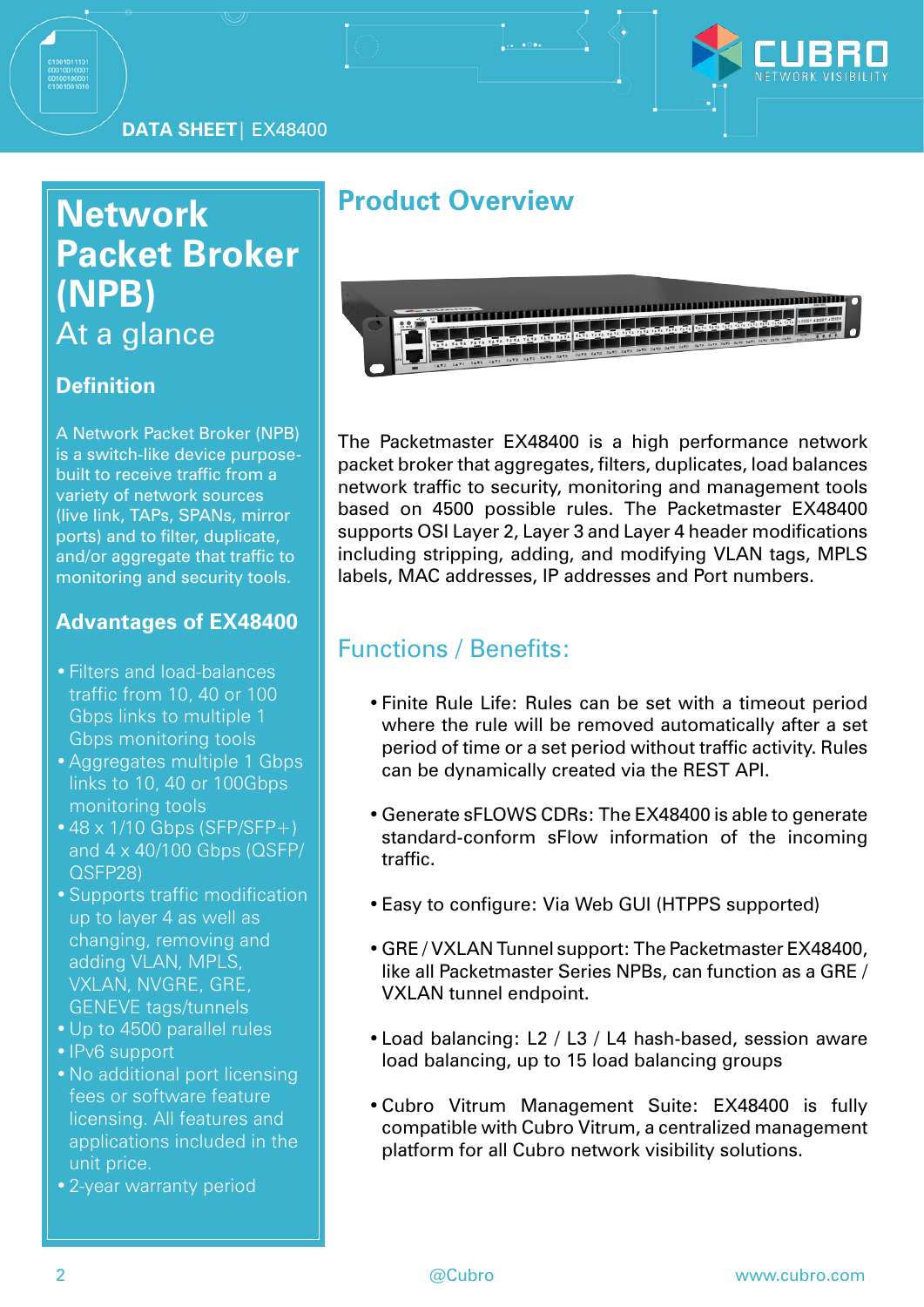**DATA SHEET**| EX48400



### Extended Functions:

The management host controller of every Packetmaster EX unit runs a minimal Debian Linux OS as the operating system. This Linux OS natively supports core Unix shell commands and utilites, shell scripting, Python 2.7, and the VI text editor. This allows the user to create and run custom scripts and command sets to extend the functionality of the Packetmaster EX for their environment. Cubro can also create custom application for the customers specific needs as well.

#### Examples:



A Perl script collects counters and writes these counters in an external SQL Database for later analysis.



A Python script reads files from a server and creates filters based on this data.



A Python script dynamically changes filters based on link load data collected from another Packetmaster.



A shell script pings different devices and changes filter rules based on ping response.

## **Product Capabilities / Features**

| Link/Port Aggregation                   | Aggregation many to any, and any to many at all link speeds.                                                          |  |  |  |  |
|-----------------------------------------|-----------------------------------------------------------------------------------------------------------------------|--|--|--|--|
| 100<br>Gbps<br>traffic<br>demultiplexer | The traffic can be easily demultiplexed into 48 low traffic 10<br>Gbps links to monitor highly loaded 100 Gbps links. |  |  |  |  |
| Jumbo Frame Support                     | The Packetmaster supports jumbo Ethernet frames with a size<br>of up to 16000 Bytes                                   |  |  |  |  |
| Support of IPv4 and IPv6                | Yes                                                                                                                   |  |  |  |  |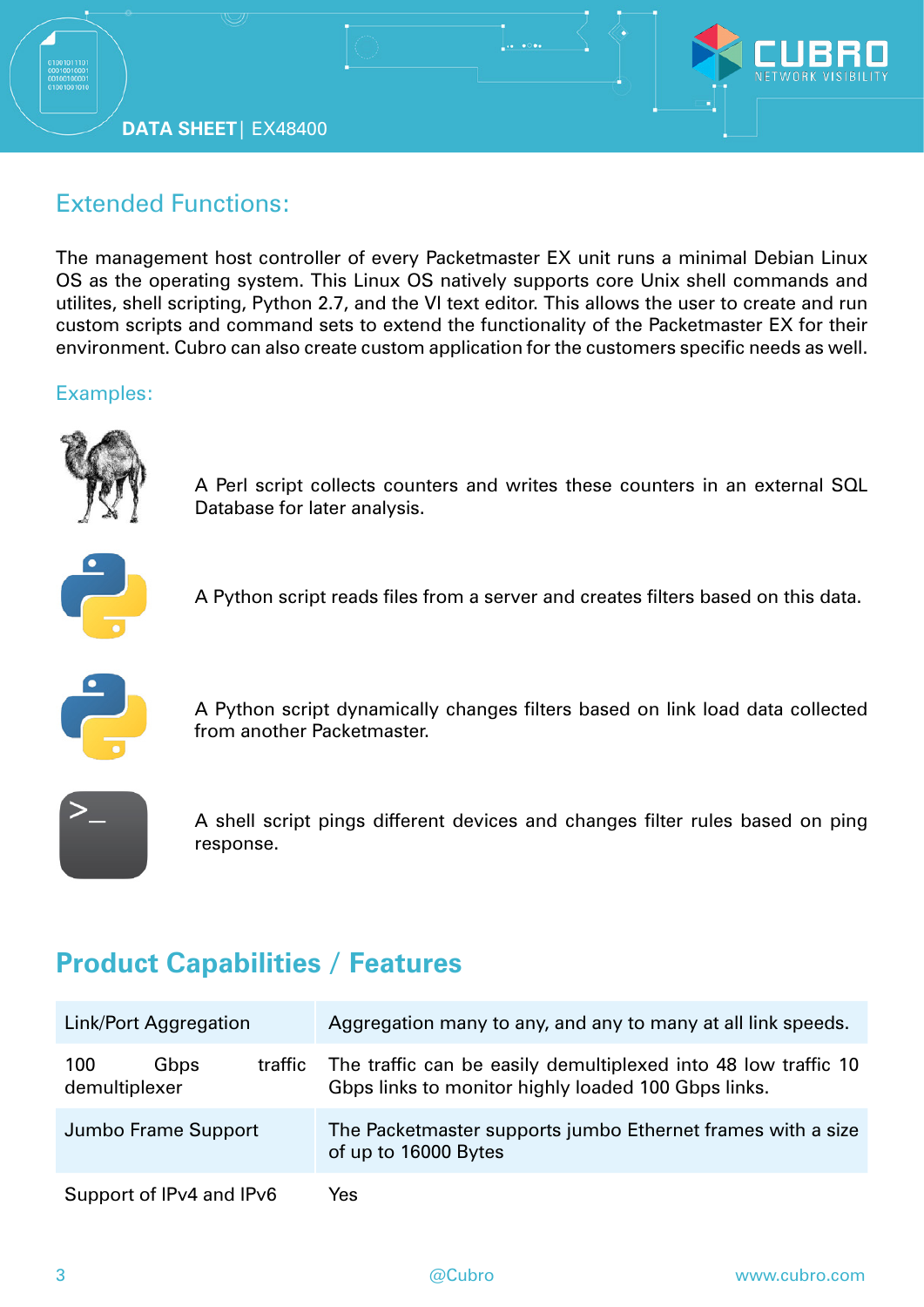#### **DATA SHEET**| EX48400



| <b>Ports</b>                    | $48 \times$ SFP/SFP + 1 or 10 Gbps<br>$2 \times$ QSFP 40 Gbps<br>4 x QSFP/QSFP28 40/100 Gbps<br>1 x 10/100/1000 Base-T (Management)<br>1 x RS232 Console<br>$1 \times$ USB |
|---------------------------------|----------------------------------------------------------------------------------------------------------------------------------------------------------------------------|
| Configuration<br>Communication  | Web GUI, CLI via SSH or Telnet, REST API, SNMP, RADIUS                                                                                                                     |
| <b>Bandwidth</b>                | 1920 Gbps backplane<br>100 % throughput without any packet loss                                                                                                            |
| Aggregation latency             | Average $< 1 \mu s$ for 64-byte frames                                                                                                                                     |
| <b>MTBF</b>                     | 178,125 hours                                                                                                                                                              |
| <b>Different Power Versions</b> | 100-252 V AC power supply (DC power modules available)                                                                                                                     |

## **Technical Data / Specifications**



### Inputs\*

48 x 1 Gbps / 10 Gbps full duplex SFP Ports for any kind of SFP/SFP+ 2 x 40 Gbps / 4 x 100 Gbps full duplex QSFP Ports for any kind of QSFP/QSFP28

\* Each port can be input and/ or output depending on the application and configuration

\*All QSFP ports support breakout cables to 4 x 1/10G interfaces

### Outputs\*

48 x 1 Gbps / 10 Gbps full duplex SFP Ports for any kind of SFP/SFP+ 2 x 40 Gbps / 4 x 100 Gbps full duplex QSFP Ports for any kind of QSFP/QSFP28

\* Each port can be input and/ or output depending on the application and configuration

\*All QSFP ports support breakout cables to 4 x 1/10G interfaces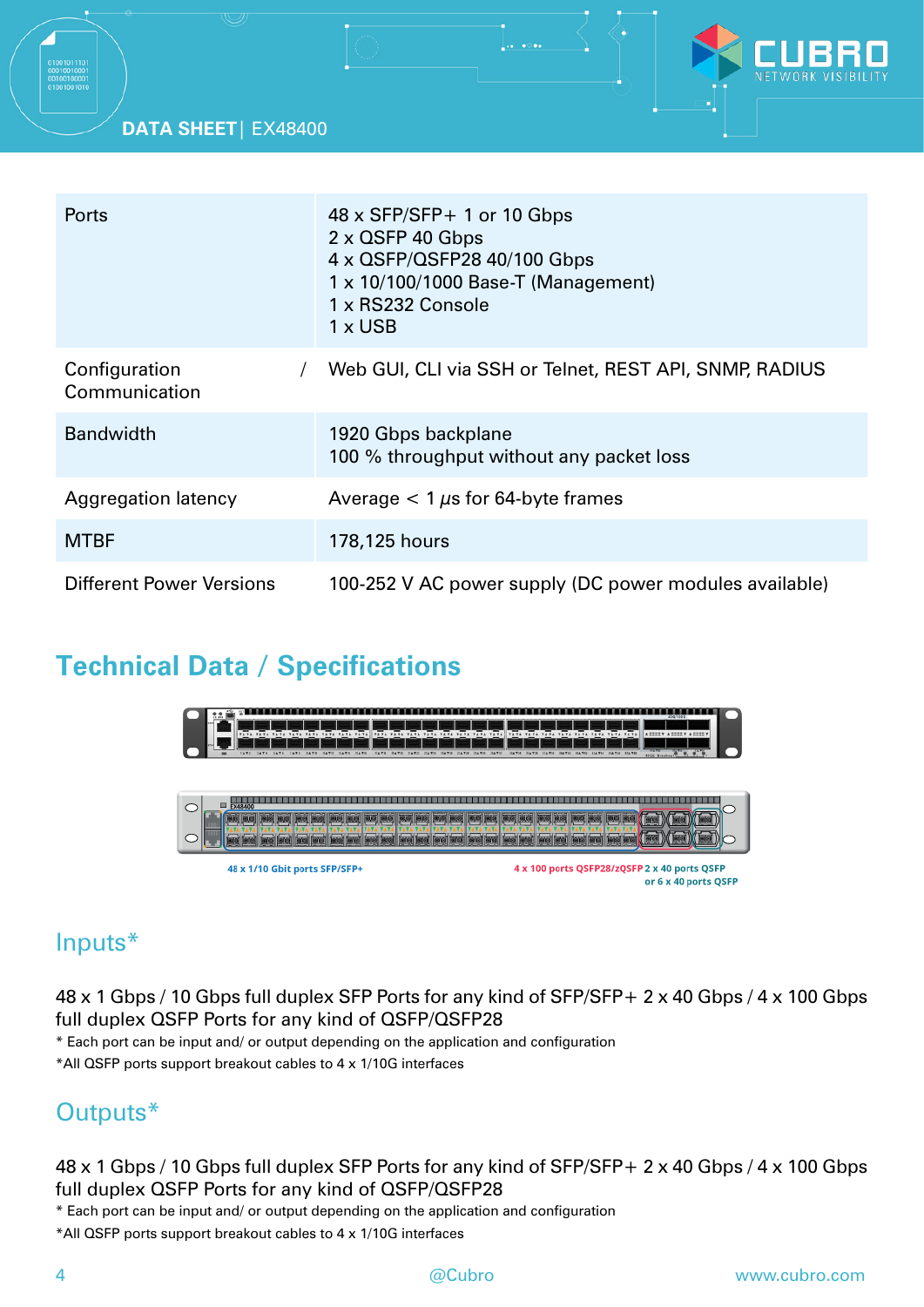

### **Performance**

Performance up to 1920 Gbps Non blocking design Boot time from power on to working 180 sec. Packet delay through processing less than 1  $\mu$ s

### Management

Management Port: (1) RJ45 10/100/1000 Mbit Configuration (CLI) Port: (1) RS-232 DB9 USB for software update

### Operating specifications:

Operating Temperature: 0ºC to 40ºC Storage Temperature: -10ºC to 70ºC Relative Humidity: 10% min, 95% max (non-condensing)

#### Mechanical specifications:

Dimension (WxDxH): 484 x 495 x 43 mm Weight: 9.4 kg Airflow: Front-back

#### Electrical specifications:

AC: Input Power: 100-240V, 2A, 47-63 Hz Maximum Power Consumption: 310W DC: Input 36-75V, 16A Maximum Power Consumption: 330W

### Certifications:

Fully RoHS compliant CE compliant Safety - UL 60950-1 / CSA C22.2 60950-1-07 / IEC 60950-1 (2005) EN 60950-1 (2006)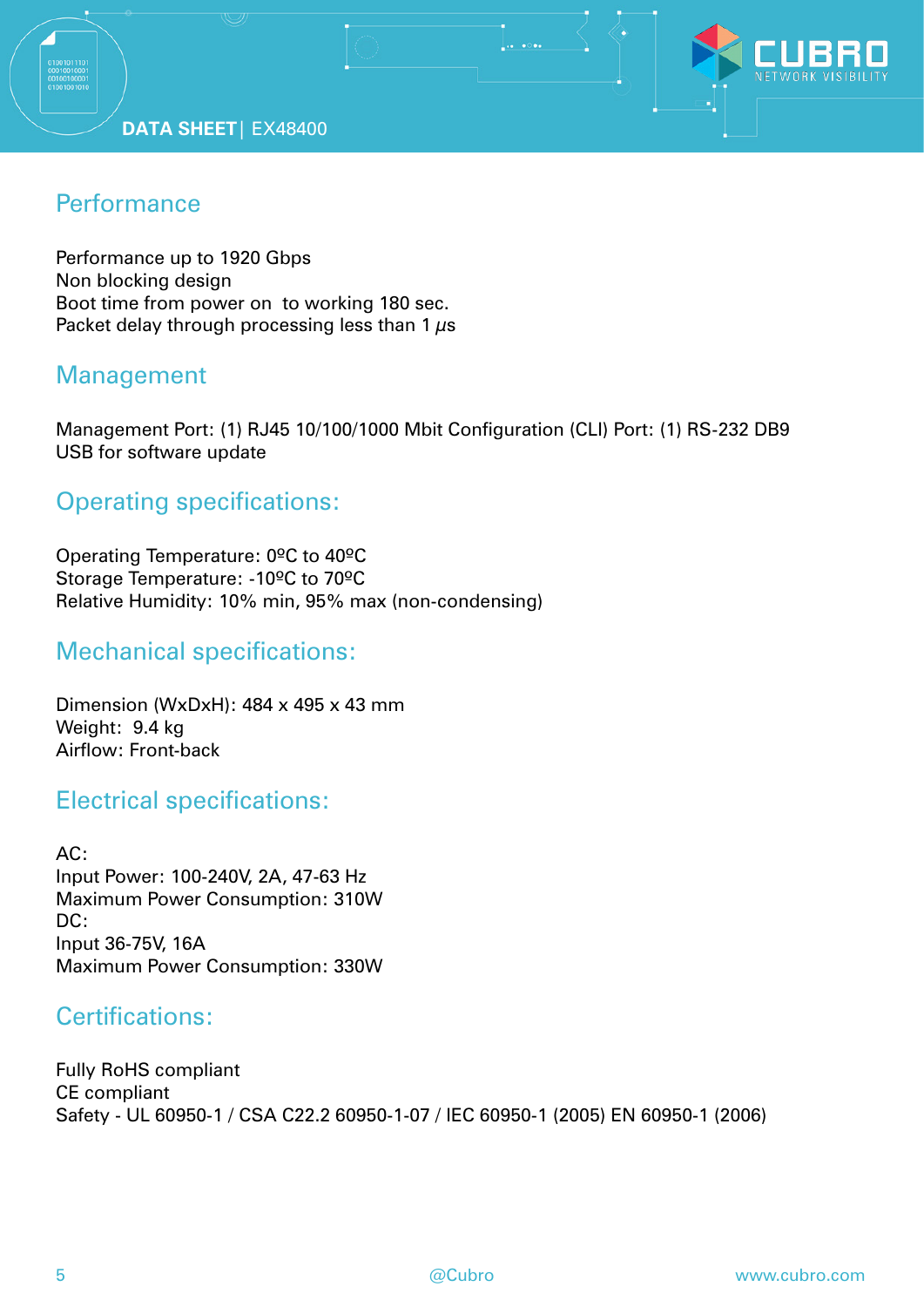

## **Applications / Solutions**

### Load balancing

The EX48400 is connected inline to a 100 Gbit live link. The Packetmaster EX48400 can load balance 100 Gbit traffic to several 10 Gbit ports.



### **Aggregation**

The EX48400 receives traffic from a 100G live link via the monitor ports of an inline TAP. he EX48400 aggregates the Tx and the Rx sides of the duplex link to a single 100 Gbit port for monitoring purposes. By utilizing the filtering abilities of the EX48400 the user can isolate only the traffic necessary to troubleshoot the network problem.



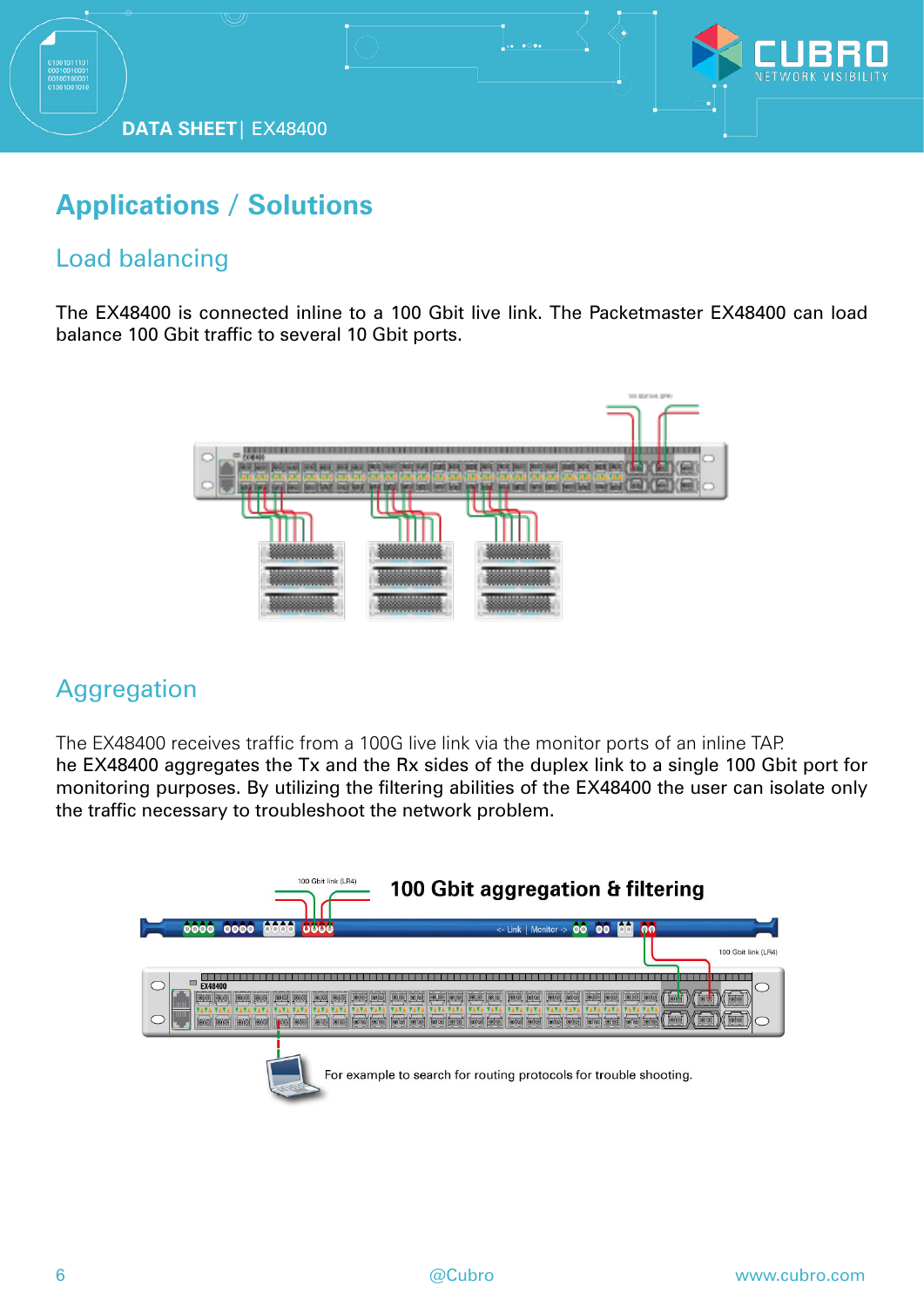

### Monitoring and trouble shooting

The Packetmaster EX48400 supports 4500 filters that can classify traffic based on layer 2 through 4 criteria. These filters can be used to redirect a selected part of the traffic to a low bandwidth monitoring tool, like a PC with Wireshark to trouble shoot an issue on a 100 Gbit link (such as a routing problem).



### **Filtering**

4500 flow rules (filters) can be set in the unit. The fields marked with a red dot can be used as a match for a packet, stand-alone, combined or with wild cards. For IP Src and IP Dst supernets are supported.

| Preamble                  |      | Destination<br><b>Mac Adress</b> | Source,<br><b>Mac Adress</b>                |                     | <b>Type</b> |         | Vlan Vlan PCP | <b>MPLS</b> |
|---------------------------|------|----------------------------------|---------------------------------------------|---------------------|-------------|---------|---------------|-------------|
| Version                   | IHL. | <b>Type of Service</b>           |                                             | <b>Total Length</b> |             |         |               |             |
| <b>Identification</b>     |      |                                  | <b>Fragmentation Offset</b><br><b>Flags</b> |                     |             |         |               |             |
| <b>Time to Live</b>       |      | Protocol                         | <b>Header Checksum</b>                      |                     |             |         |               |             |
| Source-Adress             |      |                                  |                                             |                     |             |         |               |             |
| <b>Destination-Adress</b> |      |                                  |                                             |                     |             |         |               |             |
| Options                   |      |                                  |                                             |                     |             | Padding |               |             |
| <b>Source Port</b>        |      |                                  | <b>Destination Port</b>                     |                     |             |         |               |             |